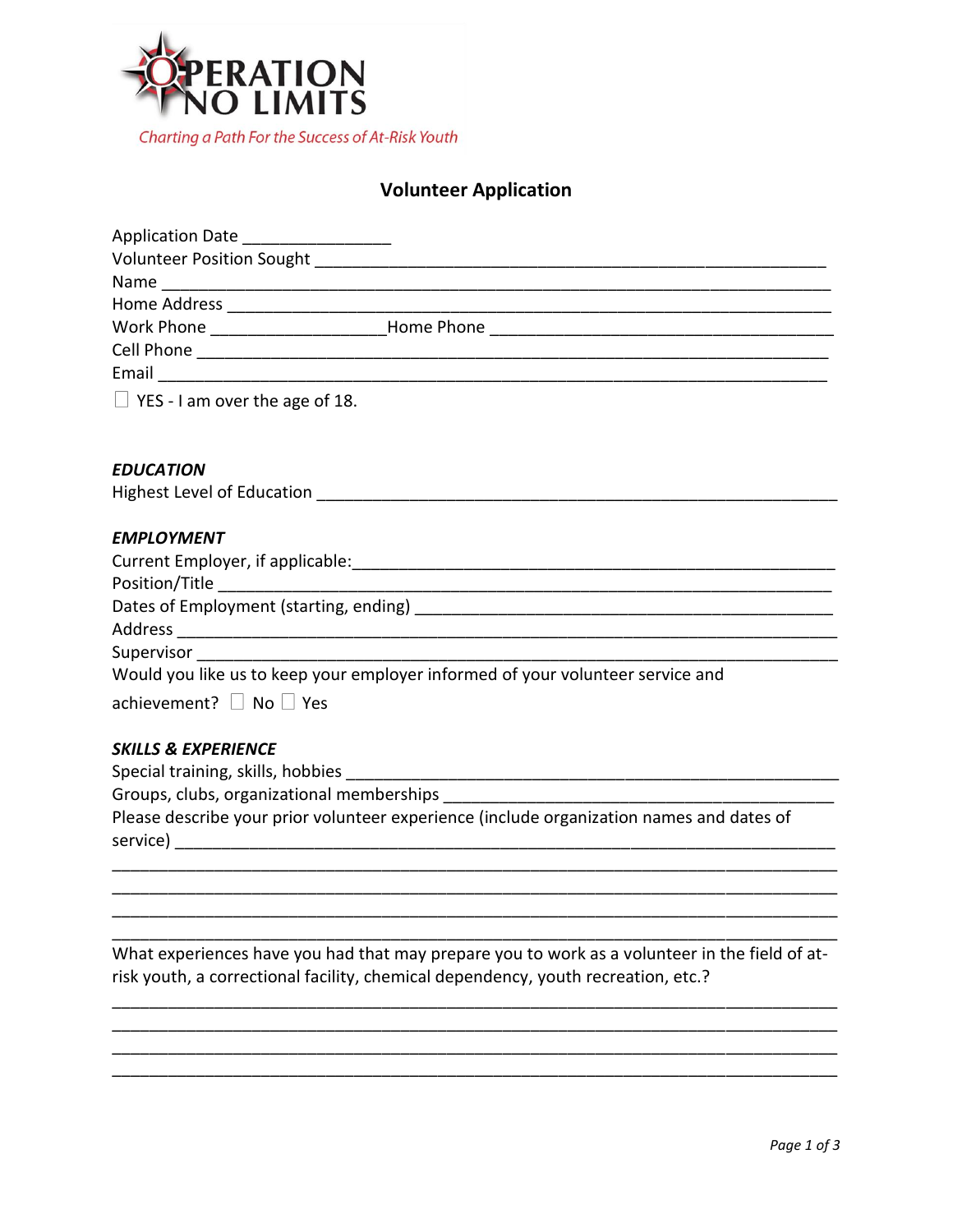Why do you want to volunteer, or what do you want to gain from this volunteer experience?

\_\_\_\_\_\_\_\_\_\_\_\_\_\_\_\_\_\_\_\_\_\_\_\_\_\_\_\_\_\_\_\_\_\_\_\_\_\_\_\_\_\_\_\_\_\_\_\_\_\_\_\_\_\_\_\_\_\_\_\_\_\_\_\_\_\_\_\_\_\_\_\_\_\_\_\_\_\_

| Languages Spoken: __________                                                                                         |
|----------------------------------------------------------------------------------------------------------------------|
| Willing To Serve: $\square$ Mornings $\square$ Afternoons $\square$ Evenings $\square$ Saturdays $\square$ Sundays   |
| Check any week day you are unable to serve: $\square$ Mon $\square$ Tues $\square$ Wed $\square$ Thurs $\square$ Fri |

#### *REFERENCES*

Please list three people who know you well and can attest to your character, skills, and dependability. Include your current or last employer.

| Name/Organization | Relationship to you | Length of relationship | Phone number |
|-------------------|---------------------|------------------------|--------------|
|                   |                     |                        |              |
|                   |                     |                        |              |
|                   |                     |                        |              |
|                   |                     |                        |              |
|                   |                     |                        |              |
|                   |                     |                        |              |

## **Health Information: (In case of an emergency)**

| Physical Condition: $\Box$ Excellent $\Box$ Good $\Box$ Fair $\Box$ Poor |
|--------------------------------------------------------------------------|
| Physician Name:                                                          |
| Physician Phone Number:                                                  |
| Preferred Hospital: ______________                                       |
| Medical Insurance Company:                                               |
| Policy Number:                                                           |
|                                                                          |

| Person to Notify in case of an Emergency: |
|-------------------------------------------|
| Name:                                     |
|                                           |
| City, State, Zip Code                     |
|                                           |
| Work Phone: <u>______________</u>         |
| Cell Phone:                               |
| Email address:                            |